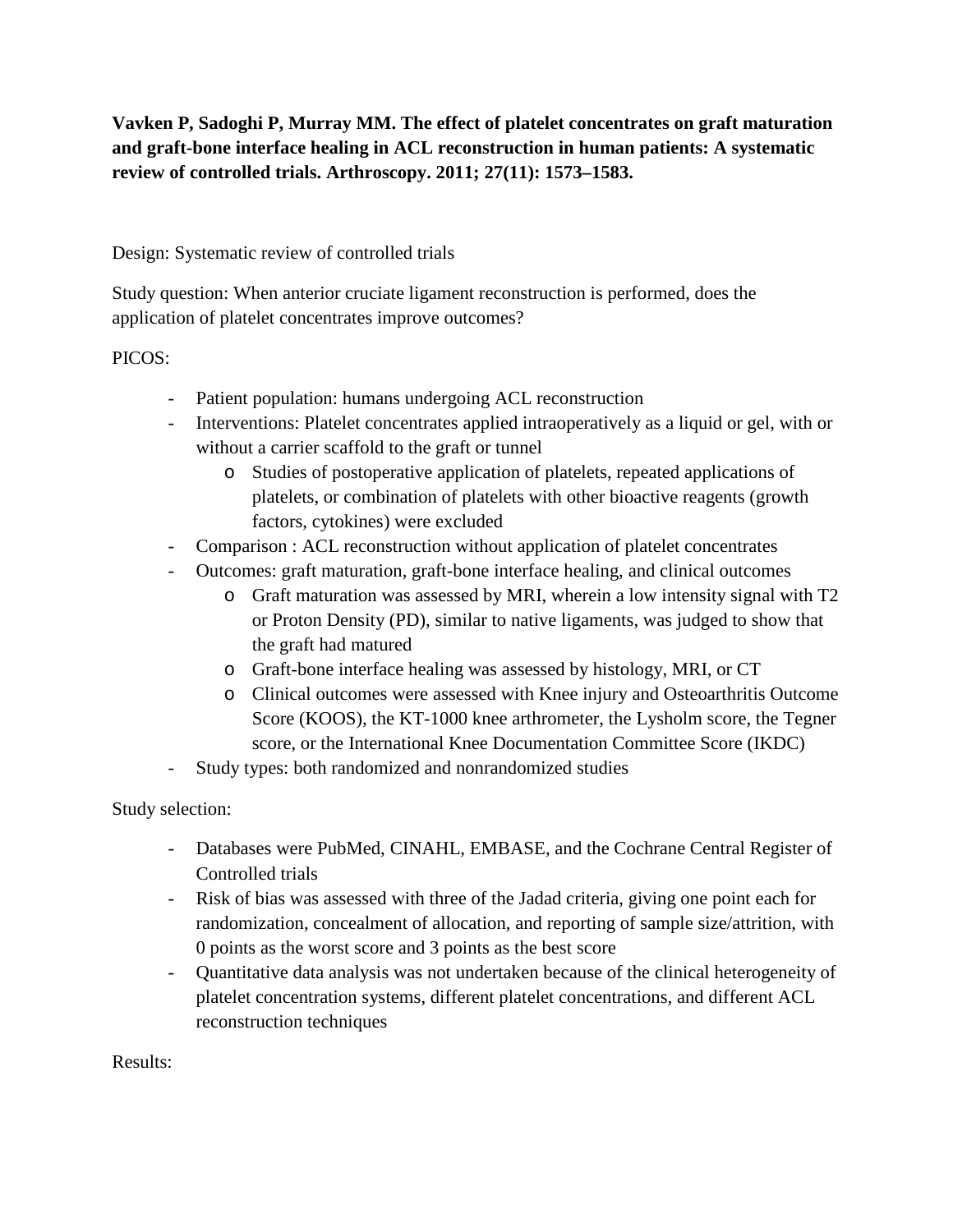- 8 articles reporting on 380 patients (198 with platelets, 182 without platelets) were selected
- All reports used bone-tendon-bone or hamstring autografts
- Four studies were both randomized and had blinded outcome assessment
- These four studies reported on graft maturation
	- o One study found 100% low intensity signal in the 26 platelet patients and low intensity signal in 21 of 27 control patients  $(p=0.036)$
	- o A second study reported low intensity signal in 19 of 30 platelet patients and in "42.11%" of 20 control patients  $(p=.316)$
	- o A third study reported a 21% lower intensity with PD in the platelet group than with the control group ( $p=0.454$ ) and 23% lower intensity with T2  $(p=0.100)$
	- o The fourth study reported no difference with and without platelet treatment
- Three of the randomized, blinded studies reported on graft-bone interface healing
	- o Two found no significant difference between groups
	- o The third reported significantly better vascularization in the platelet group  $(0.33 \pm 0.09)$  than in the control group at the osteoligamentous interface  $(0.16 \pm 0.09, p < 0.001)$ , but no revascularization in the intra-articular part of the graft
- Three studies reported clinical outcomes, two of them randomized and blinded
	- o One randomized, blinded study reported no difference in Lysholm or IKDC scores, even though it had found a difference in graft maturation
	- o The other randomized, blinded study reported no difference in range of motion, VAS, KT-1000, or IKDC scores, not had it reported a difference in radiographic outcomes
	- o A randomized but unblinded study reported no difference in KOOS or KT-1000 scores

Authors' conclusions:

- There is limited evidence that platelet concentrates may improve the rate at which ACL grafts achieve a low T2 signal intensity and histologic evidence of graft remodeling, but little to no effect on tunnel healing
- Graft-bone interface healing was not convincingly shown
- Clinical outcomes were not different, but this should be interpreted cautiously, since the goal of platelet concentrates is to improve the speed of graft maturation, which is not necessarily visible in clinical scores of pain and function; in addition, the studies would be underpowered to detect clinical outcome differences
- Platelet concentrates have a biologically plausible mechanism for improving graft healing, but also have the potential to over-stimulate cells leading to a poorly